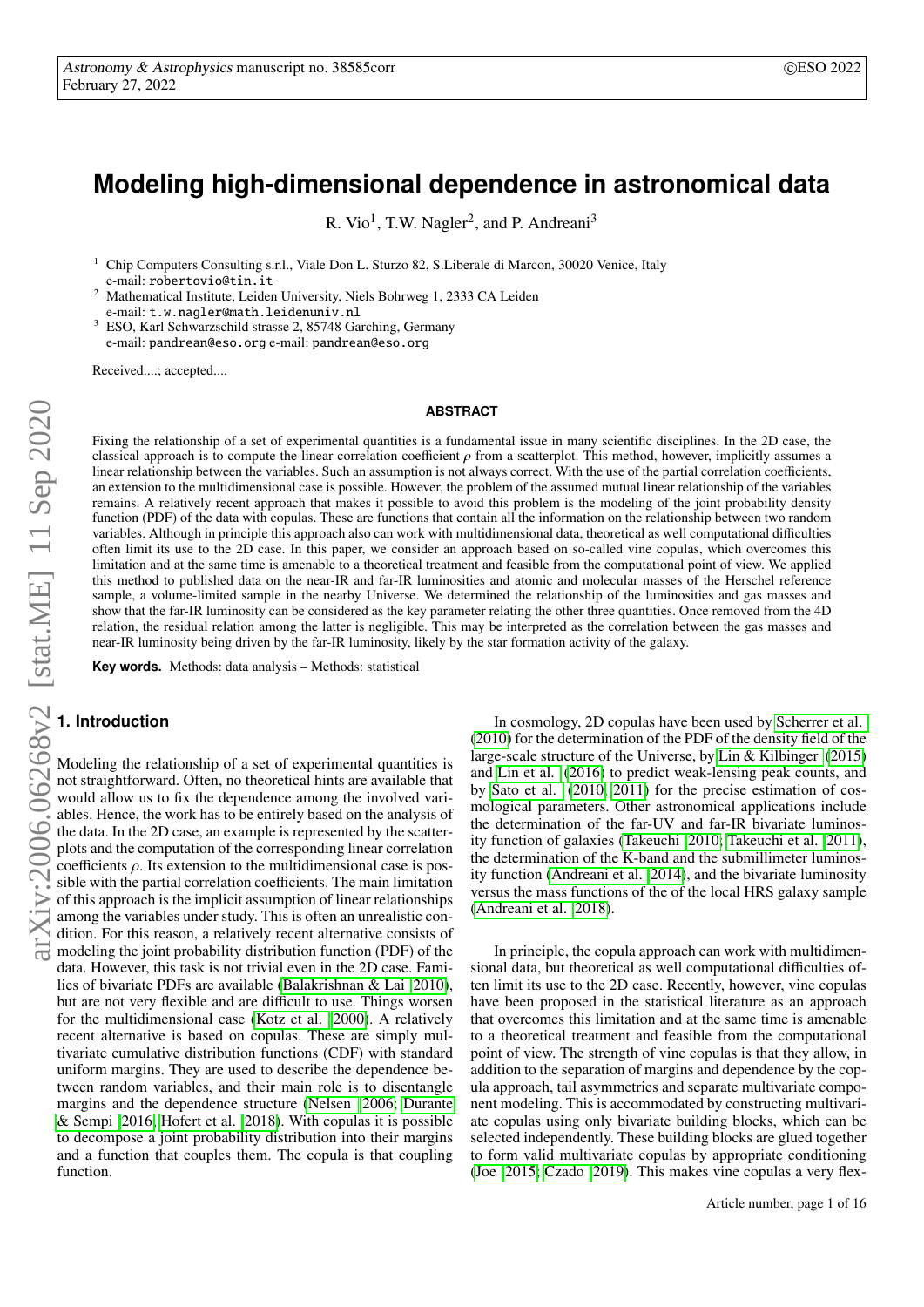ible and reliable tool even in the case of very high-dimensional data.

For this paper, we made use of multidimensional copulas, described in Sects. [2](#page-1-0) and [3,](#page-1-1) and in particular of vine copulas, outlined in Sects. [4](#page-2-0) and [5.](#page-2-1) We applied them to a data set related to a complete nearby sample of galaxies that has been observed at various wavelengths [\(Andreani et al. 2018,](#page-4-2) and references therein) and show its use to highlight the relation to the physical properties of the galaxies in Sect. [6.](#page-3-0)

# <span id="page-1-0"></span>**2. What are copulas?**

A *d*-dimensional copula  $C_{1,...,d}(u)$ ,  $u = (u_1,...,u_d) \in [0,1]^d$ is simply a multivariate CDF with standard uniform univariate margins. Its importance is due to Sklar's theorem: for any *d*dimensional CDF  $F(x)$ ,  $x = (x_1, \ldots, x_d) \in \mathbb{R}^d$ , with univariate<br>margins  $F_1(x_1) = F_2(x_2)$  a d-dimensional copula  $C_1 = a(u)$ . margins  $F_1(x_1), \ldots, F_d(x_d)$ , a *d*-dimensional copula  $C_{1,\ldots,d}(u)$ :  $[0, 1]^d \rightarrow [0, 1]$  exists, such that

<span id="page-1-2"></span>
$$
F(\mathbf{x}) = C_{1,\dots,d}(F_1(x_1),\dots,F_d(x_d)) = C_{1,\dots,d}(u_1,\dots,u_d),\tag{1}
$$

where  $u_1 = F_1(x_1), \ldots, u_d = F_d(x_d)$ . The converse also holds, i.e. given a *d*-dimensional copula  $C_{1,\dots,d}(u)$  and univariate CDFs  $F_1(x_1), \ldots, F_d(x_d)$ , the CDF  $F(x)$  defined by Eq. [\(1\)](#page-1-2) is a *d*dimensional CDF with margins  $F_1(x_1), \ldots, F_d(x_d)$ . This means that copulas are those functions which combine the univariate margins  $F_1(x_1), \ldots, F_d(x_d)$  to form the *d*-dimensional CDF  $F(x)$ . In other words, copulas link multivariate CDFs to their univariate margins. The importance of copula is more evident if the PDFs  $f(x)$  are considered. Indeed, it can be shown that

$$
f(x_1, ..., x_d) = c_{1, ..., d}(F_1(x_1), ..., F_d(x_d)) \cdot f_1(x_1) \cdots f_d(x_d), \quad (2)
$$

where

$$
c_{1,\dots,d}(u_1,\dots,u_d) = \frac{\partial^d C_{1,\dots,d}(u_1,\dots,u_d)}{\partial u_1 \cdots \partial u_d}.
$$
 (3)

From Eq. [\(2\)](#page-1-3), any joint PDF *f*(*x*) can be factorized into the product of two terms. One is the product of the marginal PDFs  $\{f_i(x_i)\}$ and the other is the copula density  $c_{1,\dots,d}(u)$ . The first term provides information on the statistical properties of the individual random variables  $\{x_i\}$  whereas the second term provides information on their mutual dependence. Therefore, the importance of  $c_{1,\dots,d}(u)$  lies in the fact that it describes the dependence structure among the random variables in separation of the associated marginal PDFs.

If a set of *n d*-dimensional random data  $\{x_k\}, k = 1, \ldots, d$ , with  $x_k = \{x_{p,k}\}\$ ,  $p = 1, \ldots, n$ , is available and the margins  ${F_k(x_k)}$  and the corresponding PDFs  ${f_k(x_k)}$  are known, the standard procedure to estimate  $f(x_1, \ldots, x_d)$  is as follows: first, compute the standard uniform variates  $u_k = F_k(x_k)$ , then fit their joint distribution by a copula  $C_{1,\dots,d}(u|\theta)$ , which belongs to a continuous parametric family with characteristic parameters  $\boldsymbol{\theta} = {\theta_1, \dots, \theta_{n_p}}$ . After that, Eq. [\(2\)](#page-1-3) provides the joint PDF.<br>A common method for fitting the copula is based on an estimate A common method for fitting the copula is based on an estimate of the parameters  $\theta$  through a maximum likelihood method, but other techniques are also possible [\(Hofert et al. 2018\)](#page-5-3). Often, however, the margins are not available. In this case, an alternative is to fit each set  $x_k$  with a PDF belonging to the Johnson, generalized Lambda, or any other family of parametric PDFs [\(Vio](#page-5-13) [et al. 1994;](#page-5-13) [Karian & Dudewicz 2011\)](#page-5-14) (see also Appendix [A\)](#page-14-0), to compute the uniform random variates  $u_k = F_k(x_k)$  and then, as before, to fit a copula. When the margins are not estimable with sufficient accuracy (e.g., because of little available data),

a useful nonparametric variant is the computation of the random variates  $u_k$  by means of the so called pseudo-observations  $u_{p,k} = R_{p,k}/(n+1)$  with  $R_{p,k}$  the rank of  $x_{p,k}$  among  $(x_{1,k}, \ldots, x_{n,k})$ . Since in general one has no indication of which kind of copula is suited for the data of interest, the typical solution is to fit a set of copulas and to choose that which provides the best result.

In principle, the above procedures can be applied to any *d*dimensional data set. The point is that most of the parametric copula families available in literature are 2D (e.g., see [Joe 2015\)](#page-5-11), and the few available for a multidimensional analysis are not flexible enough. An alternative approach based on a nonparametric copula estimate has been also proposed (e.g., [Nagler &](#page-5-15) [Czado 2016;](#page-5-15) [Nagler et al. 2017\)](#page-5-16).

#### <span id="page-1-1"></span>**3. Preliminary considerations**

Given that most of the available copula families are 2D, it is unclear how a *d*-dimensional PDF  $f(x_1, \ldots, x_d)$  can be computed. A possible solution is to express Eq. [\(2\)](#page-1-3) in terms of 2D copulas. The starting point is that  $f(x_1, \ldots, x_d)$  can be factorized into the form

<span id="page-1-4"></span>
$$
f(x_1,...,x_d) = f(x_d) \cdot f(x_{d-1}|x_d)
$$

$$
\cdot f(x_{d-2}|x_{d-1}, x_d) \cdots f(x_1|x_2,...,x_d), \quad (4)
$$

<span id="page-1-9"></span>with  $f(x_k|y)$  being the conditional PDF of the random variable  $x_k$  given the vector of random variables *y*. Now, it can be proved [\(Czado 2019\)](#page-5-12) that

<span id="page-1-3"></span>
$$
f(x_k|\mathbf{y}) = c_{x_ky_j|\mathbf{y}_{-j}}(F(x_k|\mathbf{y}_{-j}), F(y_j|\mathbf{y}_{-j})|\mathbf{y}_{-j}) \cdot f(x_k|\mathbf{y}_{-j}),
$$
 (5)

<span id="page-1-6"></span>where  $c_{x_k y_j | y_{-j}}(., .)$  is the conditional copula density,

$$
F(x_k|\mathbf{y}) = \frac{\partial C_{x_k, y_j|\mathbf{y}_{-j}}(F(x_k|\mathbf{y}_{-j}), F(y_j|\mathbf{y}_{-j})|\mathbf{y}_{-j})}{\partial F(y_j|\mathbf{y}_{-j})},
$$
(6)

 $C_{x_k y_j |y_{-j}}(.,.)$  is the conditional copula,  $y_j$  is one arbitrarily cho-<br>sen component of **y** and **y** denotes the y-vector excluding this sen component of *<sup>y</sup>*, and *<sup>y</sup>*<sup>−</sup>*<sup>j</sup>* denotes the *<sup>y</sup>*-vector, excluding this component. The key point is that these conditional PDFs are expressed in terms of 2D copula densities. The same holds for the PDF  $f(x_1, \ldots, x_d)$ . For example, in the 3D case it is

<span id="page-1-5"></span>
$$
f(x_1, x_2, x_3) = f_1(x_1) \cdot f_2(x_2) \cdot f_3(x_3)
$$
  
\n
$$
\cdot c_{12}(F_1(x_1), F_2(x_2)) \cdot c_{23}(F_2(x_2), F_3(x_3))
$$
  
\n
$$
\cdot c_{13|2}(F(x_1|x_2), F(x_3|x_2)|x_2).
$$
 (7)

In fact, the decomposition [\(4\)](#page-1-4) is not unique since the indices of the variables  $\{x_k\}$  can be permuted. For instance, a decomposition equivalent to [\(7\)](#page-1-5) is

$$
f(x_1, x_2, x_3) = f_2(x_2) \cdot f_1(x_1) \cdot f_3(x_3)
$$
  
\n
$$
\cdot c_{21}(F_2(x_2), F_1(x_1)) \cdot c_{13}(F_1(x_1), F_3(x_3))
$$
  
\n
$$
\cdot c_{23|1}(F(x_2|x_1), F(x_3|x_1)|x_1).
$$
 (8)

<span id="page-1-7"></span>Although the problem of estimating the PDF  $f(x_1, \ldots, x_d)$ has been simplified by means of Eqs. [\(4\)](#page-1-4)-[\(6\)](#page-1-6), it is still hard to deal with. The conditional copulas  $C_{x_k y_j | y_{-j}}$  and corresponding densities  $c_{x_k y_j | y_{-j}}$  are difficult to estimate. For this reason, usually the conditional copula densities are simplified into the form

<span id="page-1-8"></span>
$$
c_{x_ky_j|\mathbf{y}_{-j}}(F(x_k|\mathbf{y}_{-j}), F(y_j|\mathbf{y}_{-j})|\mathbf{y}_{-j}) \approx c_{x_ky_j|\mathbf{y}_{-j}}(F(x|\mathbf{y}_{-j}), F(y_j|\mathbf{y}_{-j})).
$$
\n(9)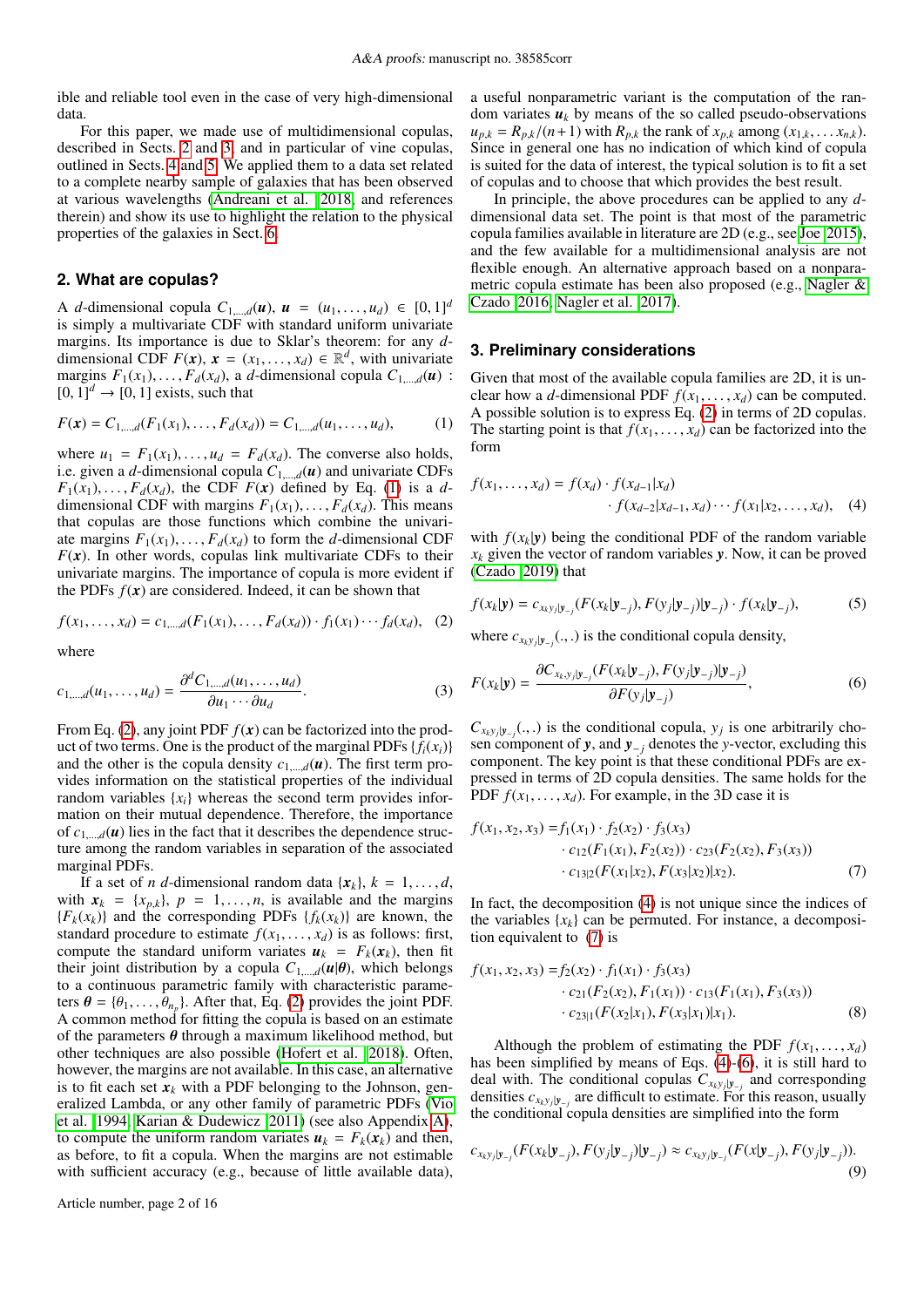Something similarly occurs to the corresponding conditional copulas. This simplification does not only make the problem easier to deal with, but it permits the use of the large set of available continuous parametric families of 2D copulas. This makes the method quite flexible. For instance, in the 3D case, the decomposition can be written in the form

$$
f(x_1, x_2, x_3) = f_1(x_1) \cdot f_2(x_2) \cdot f_3(x_3)
$$
  
\n
$$
\cdot c_{12}(F_1(x_1), F_2(x_2); \theta_{12}) \cdot c_{23}(F_2(x_2), F_3(x_3); \theta_{23})
$$
  
\n
$$
\cdot c_{13|2}(F(x_1|x_2), F(x_3|x_2); \theta_{13|2}),
$$
 (10)

where the 2D copula densities  $c_{12}(\ldots;\boldsymbol{\theta}_{12}), c_{23}(\ldots;\boldsymbol{\theta}_{23})$  and  $c_{13|2}$ (., .|.;  $\theta_{13|2}$ ) can be chosen of different types.

## <span id="page-2-0"></span>**4. Vine copulas: The theory**

For high-dimensional distributions, there is a huge number of possibilities for decompositions into 2D copulas, named paircopulas, like Eqs. [\(7\)](#page-1-5) and [\(8\)](#page-1-7). All these possibilities can be organized according to graphical models called "regular vines". Two special cases, called D-vine and C-vine [\(Aas et al. 2009\)](#page-4-3), have been introduced as a simplification. Each model gives a specific way of decomposing a density.

Figure [1](#page-6-0) shows the graphical structure of a D-vine for a fourdimensional problem. This structure is formed by three levels or trees. Each circle or ellipsis constitutes a node, and each pair of nodes is joined by an edge. The label of a node in a given tree is given by the label of the edges of the tree at its immediate left. The label of an edge is given by the indices contained in the joined nodes with the conditional index given by the common one. For example, in the central tree node  $(1, 2)$ is connected to node (2, 3). The common index is 2, hence the label of the joining edge is (1, <sup>3</sup>|2). Each edge represents a pair-copula density, and the edge label corresponds to the subscript of the pair-copula density. The indices of the CDFs that appear as the argument of a specific pair-copula density are given by the labels of the nodes connected by the corresponding edge. According to this rule, the first tree produces the terms  $c_{12}(F_1(x_1), F_2(x_2))$ ,  $c_{23}(F_2(x_2), F_3(x_3))$  and  $c_{34}(F_3(x_3), F_4(x_4))$ . The second tree produces the terms  $c_{13|2}(F(x_1|x_2), F(x_3|x_2))$ and  $c_{24|3}(F(x_2|x_3), F(x_4|x_3))$ . Finally, the last tree produces the term  $c_{14|23}(F(x_1|x_2, x_3), F(x_4|x_2, x_3))$ . The decomposition of  $f(x_1, x_2, x_3, x_4)$  is given by the product of these terms:

$$
f(x_1, x_2, x_3, x_4) = f_1(x_1) \cdot f_2(x_2) \cdot f_3(x_3) \cdot f_4(x_4)
$$
  
\n
$$
\cdot c_{12}(F_1(x_1), F_2(x_2)) \cdot c_{23}(F_2(x_2), F_3(x_3))
$$
  
\n
$$
\cdot c_{34}(F_3(x_3), F_4(x_4))
$$
  
\n
$$
\cdot c_{13|2}(F(x_1|x_2), F(x_3|x_2)) \cdot c_{24|3}(F(x_2|x_3), F(x_4|x_3))
$$
  
\n
$$
\cdot c_{14|23}(F(x_1|x_2, x_3), F(x_4|x_2, x_3)).
$$
\n(11)

For a *d*-dimensional density  $f(x_1, \ldots, x_d)$ , this procedure provides the decomposition formula

$$
f(x_1, ..., x_d) = \prod_{k=1}^d f(x_k) \prod_{j=1}^{d-1} \prod_{i=1}^{d-j}
$$
  

$$
c_{i,i+j|i+1,...,i+j-1}(F(x_i|x_{i+1},...,x_{i+j-1}), F(x_{i+j}|x_{i+1},...,x_{i+j-1})),
$$
 (12)

where index *j* identifies the trees, while index *i* runs over the edges in each tree.

Figure [2](#page-7-0) shows the graphical structure of a C-vine again for a 4D problem. While in a D-vine no node in any tree is connected to more than two edges, in a C-vine each tree has a unique node, known as the root node, which is connected to all the other nodes. The rules for labeling the nodes and the edges are identical to those of the D-vine. For a C-vine, the decomposition formula is

$$
f(x_1, ..., x_d) = \prod_{k=1}^d f(x_k) \prod_{j=1}^{d-1} \prod_{i=1}^{d-j} c_{j,i+j|1,...,j-1}
$$
  

$$
(F(x_j|x_1, ..., x_{j-1}), F(x_{j+i}|x_1, ..., x_{j-1})).
$$
 (13)

Although in principle the decompositions provided by the Cvines and the D-vines should be equivalent, things are actually different because of the simplification [\(9\)](#page-1-8). In general, D-vines are often useful when there is a natural ordering of the variables (e.g., by time), whereas C-vines might be advantageous when a particular variable is known to drive the interactions of the other variables. In such a situation, this variable can be located at the root node of the leftmost tree. In many practical applications, however, no a priori information is available allowing us to decide which kind of vine to use. As a consequence, the decision has to be based on which model better fits the data.

# <span id="page-2-1"></span>**5. Vine copulas: Computational issues**

The flexibility of vine copulas complicates the parameter estimation and the model selection. One needs to select the appropriate parametric families for each pair-copula, estimate the parameters, and find a good structure for the vine trees. Thankfully, these problems can mostly be solved in separation per paircopula and per tree level.

We remind the reader that a copula  $C_{1,\dots,d}(u)$  is the distribution function of a random variate  $u = (u_1, \ldots, u_d)$ . In what follows, we assume that for all variables  $i = 1, \ldots, d, n$  uniform variates  $u_k = \{u_{p,k}\}\$ ,  $p = 1, \ldots, n$ , are available. As mentioned in Sect. [2,](#page-1-0) these are commonly obtained by transforming the original data  $\{x_k\}$  by means of  $u_k = F_k(x_k)$ .

#### <span id="page-2-3"></span>5.1. Model fitting in the 2D case

We first consider the simpler 2D case. Let us suppose that we have available the variates  $\{(u_{p,1}, u_{p,2})\}, p = 1, \ldots, n$ , from a parametric copula model  $c_{12}(u_1, u_2; \theta)$ . Then, the parameters  $\theta$ can be estimated by maximum-likelihood:

$$
\hat{\boldsymbol{\theta}} = \arg \max_{\boldsymbol{\theta}} \sum_{p=1}^{n} \ln c_{12}(u_{p,1}, u_{p,2}; \boldsymbol{\theta}).
$$
\n(14)

<span id="page-2-2"></span>In practice, since the true copula is unknown, it is necessary to choose a parametric copula density  $c_{12}^{\mathcal{F}_k}(\ldots)$  from a set of families  $\{\mathcal{F}_k\}$   $k = 1$  m with  $n_k$  parameters each This is commonly  $\{\mathcal{F}_k\}, \kappa = 1, \ldots, m$ , with  $n_{p_k}$  parameters each. This is commonly done by estimating the parameters  $\hat{\theta}_k$  for each copula density and then by choosing the one with either the lowest Aikaike informathen by choosing the one with either the lowest Aikaike information criterion (AIC) or the lowest Bayesian information criterion (BIC) (see Appendix [B\)](#page-14-1) where [\(Czado 2019\)](#page-5-12)

$$
AIC_{\kappa} = -2 \sum_{p=1}^{n} \ln c_{12}^{\mathcal{F}_{\kappa}}(u_{p,1}, u_{p,2}; \hat{\theta}_{\kappa}) + 2n_{p_{\kappa}},
$$
\n(15)

$$
BIC_{\kappa} = -2 \sum_{p=1}^{n} \ln c_{12}^{\mathcal{F}_{\kappa}}(u_{p,1}, u_{p,2}; \hat{\theta}_{\kappa}) + \ln(n) n_{p_{\kappa}}.
$$
 (16)

Article number, page 3 of 16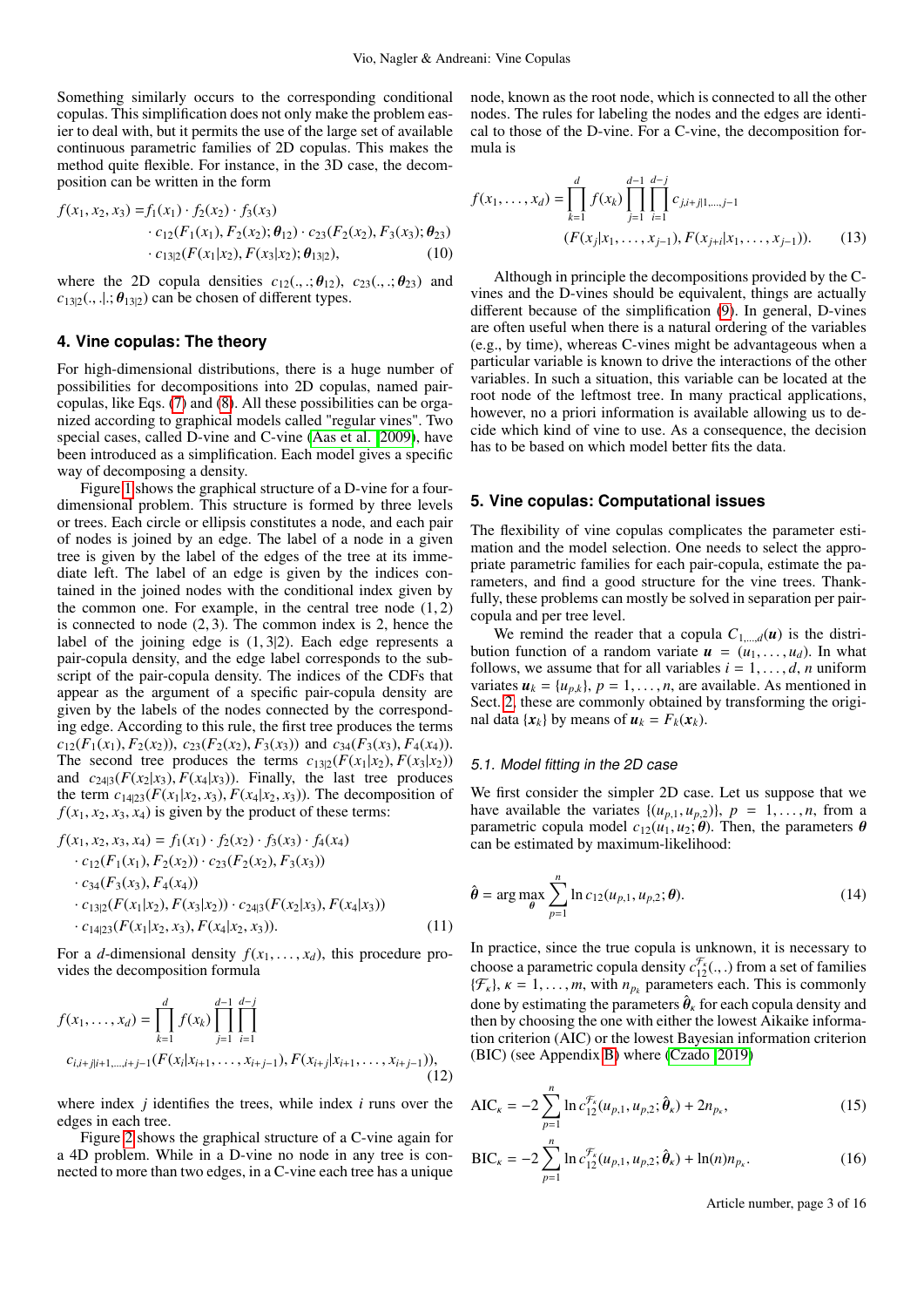#### 5.2. Iterating through tree levels

The methods above work for a single pair-copula. It is straightforward to apply them to all pair-copulas in the first tree level, but the same is not true in later tree levels. The reason is that, as is shown by Eq. [\(5\)](#page-1-9), the estimate of a *d*-dimensional PDF requires the conditional uniform variates  $u_{k|-j} = F(x_k | y_{-j})$  and  $u_{j|-j} = F(y_j|y_{-j})$ , which, however, are not directly available.<br>To solve this issue, for the moment we suppose that the

To solve this issue, for the moment we suppose that the tree structure is known and the pair-copulas up to the  $(\ell - 1)$ th tree level have been fit. In the  $\ell$ th tree, pair-copulas have the form  $c_{i,i,D}$ , where *D* is a set of  $\ell - 1$  variable indices called "conditioning set". Then there are always edges with indices  $(i, r|D\backslash k)$ and  $(j, s|D\backslash s)$  in the  $(\ell - 1)$  $(\ell - 1)$  $(\ell - 1)$ th tree.<sup>1</sup> With the help of the so called *h*-functions,

<span id="page-3-2"></span>
$$
h_{i|r;D}(u_i|u_r) = \int_0^{u_i} c_{i,r|D\setminus r}(t,u_r)dt,
$$
\n(17)

<span id="page-3-3"></span>and

$$
h_{j|s;D}(u_j|u_s) = \int_0^{u_j} c_{j,s|D\setminus s}(t,u_s)dt,
$$
\n(18)

<span id="page-3-6"></span>it can be shown that  $c_{i,j|D}(.,.)$  is the joint copula density of the random variables

$$
u_{i|D} = h_{i|r;D}(u_{i|D\setminus r}|u_{r|D\setminus r}),
$$
\n(19)

<span id="page-3-7"></span>and

$$
u_{j|D} = h_{j|s;D}(u_{j|D\setminus s}|u_{s|D\setminus s}).
$$
\n(20)

Here, the point is that the arguments of the *h*-functions have the same form of the corresponding conditional uniform variables, but the conditioning set has one index fewer. Therefore, it is possible to iterate the above equation until  $D = \emptyset$ , which corresponds to the first tree, where data are available. Because the pair-copulas  $c_{i,r|D\setminus r}$  and  $c_{i,s|D\setminus s}$  have already been estimated, we can substitute the estimated models in the expressions above. In this way, we can transform data from pair-copulas in one tree into data required for the estimation in the next tree. For example, we can express  $u_{1|23} = F(x_1|x_2, x_3)$  required in Eq. [\(11\)](#page-2-2) as

$$
u_{1|23} = h_{1|2;3}(u_{1|2}|u_{3|2}) = \int_0^{u_{1|2}} c_{13|2}(t, u_{3|2})dt,
$$
 (21)

where

$$
u_{1|2} = h_{1|2}(u_1|u_2) = \int_0^{u_1} c_{12}(t, u_2) dt,
$$
 (22)

$$
u_{3|2} = h_{3|2}(u_3|u_2) = \int_0^{u_3} c_{23}(u_2, t)dt,
$$
\n(23)

and  $u_1 = F_1(x_1), u_2 = F_2(x_2), u_3 = F_3(x_3)$ . The analytical form of the *h*-functions is available for the most common copulas [\(Joe](#page-5-17) [1997;](#page-5-17) [Schepsmeier & Stöber 2013\)](#page-5-18).

#### 5.3. Finding the tree structure

The remaining issue is how to select the right tree structure. For a C-vine, we need to specify which variable serves as the root node in every tree. For a D-vine, it is sufficient to specify the order of variables in the first tree. If  $d > 4$ , there are also structures other than D- and C-vines.

#### <span id="page-3-5"></span>Algorithm 1 Iterative fitting of vine copula models

**Input:** Observations  $u_1, \ldots, u_d$ .

for tree levels  $\ell = 1, \ldots, d - 1$ :

1. Calculate empirical Kendall's τ values  $\tau_{i,j|D_e}$  for all possible edges  $e = (i \ i | D_e)$ edges  $e = (i, j | D_e)$ .

—————————————————————————–

- 2. Select the spanning tree  $E_m$  maximizing  $\sum_{e \in E_m} |\tau_e|$ .
- 3. for all  $e \in E_m$ :
	- (i) Based on data  $u_{i_e|D_e}$ ,  $u_{j_e|D_e}$ , fit a copula model  $c_{i_e,j_e|D_e}$  as in Section 5.1 in Section [5.1.](#page-2-3)
	- (ii) Compute corresponding h-functions  $h_{i_e|j_e;D_e}, h_{j_e|i_e;D_e}$  using formulas [\(17\)](#page-3-2) and [\(18\)](#page-3-3).

(iii) Set

$$
\boldsymbol{u}_{i_e|D_e\cup j_e} = h_{i_e|j_e;D_e}(\boldsymbol{u}_{i_e|D_e}|\boldsymbol{u}_{j_e|D_e}),
$$
  

$$
\boldsymbol{u}_{j_e|D_e\cup i_e} = h_{j_e|i_e;D_e}(\boldsymbol{u}_{j_e|D_e}|\boldsymbol{u}_{i_e|D_e}).
$$

end for

end for

To select an appropriate structure, the heuristic proposed by [Dissman et al.](#page-5-19) [\(2013\)](#page-5-19) can be used. Their idea is to capture the strongest dependencies as early as possible in the tree structure. Here, "strength" is defined as the absolute value of Kendall's  $\tau$ (for the definition of this quantity, see Appendix [C\)](#page-14-2). We start in the first tree and compute the (empirical) pair-wise Kendall's  $\tau$  for all variable pairs. Then, we choose the tree that maximizes the sum of absolute pair-wise Kendall's  $\tau$ . We fit paircopula models for the edges and compute data for the next tree. On these data, we again compute the Kendall's  $\tau$  for all possible pairs and select the maximum spanning tree. $2$  We continue this way, iterating between structure selection, model fitting, and transforming the data until the whole model is fit. A summary of the whole procedure is given in Algorithm [1](#page-3-5) and implemented in the VineCopula R-package [\(Nagler et al. 2019\)](#page-5-20).

#### <span id="page-3-0"></span>**6. Application to an experimental set of data**

#### 6.1. Data set

We made use of the data published in [Andreani et al.](#page-4-2) [\(2018\)](#page-4-2) and complemented the molecular mass values with additional CO(1-0) line data taken at the NRO 45m antenna at Nobeyama [\(Andreani et al. 2020a,](#page-4-4)[b\)](#page-4-5). The data set consists of the K-band luminosity,  $L_K$ , the infrared luminosity,  $L_{FIR}$ , the atomic hydrogen mass,  $M_{HI}$ , and the molecular mass,  $M_{H_2}$ , derived from the CO(1-0) line luminosity toward the volume-limited local galaxy sample, the Herschel reference survey (HRS) [\(Boselli et al.](#page-5-21) [2010\)](#page-5-21). The data set is extensively described in [Andreani et al.](#page-4-2) [\(2018\)](#page-4-2) and references therein. Being volume limited, the sample contains all the galaxies above a given threshold of K-band luminosity, and the analysis would not be largely affected by a flux selection effect.

These variables were chosen because they are related to the main overall physical properties of the sample and their relation to the star formation activity in the galaxies. We aimed to inves-

<span id="page-3-1"></span><sup>&</sup>lt;sup>1</sup> Symbol  $H\$ r means the set *H* minus its element *r*.

<span id="page-3-4"></span><sup>2</sup> A spanning tree is a subset of a graph, which has all the vertices covered with the minimum possible number of edges.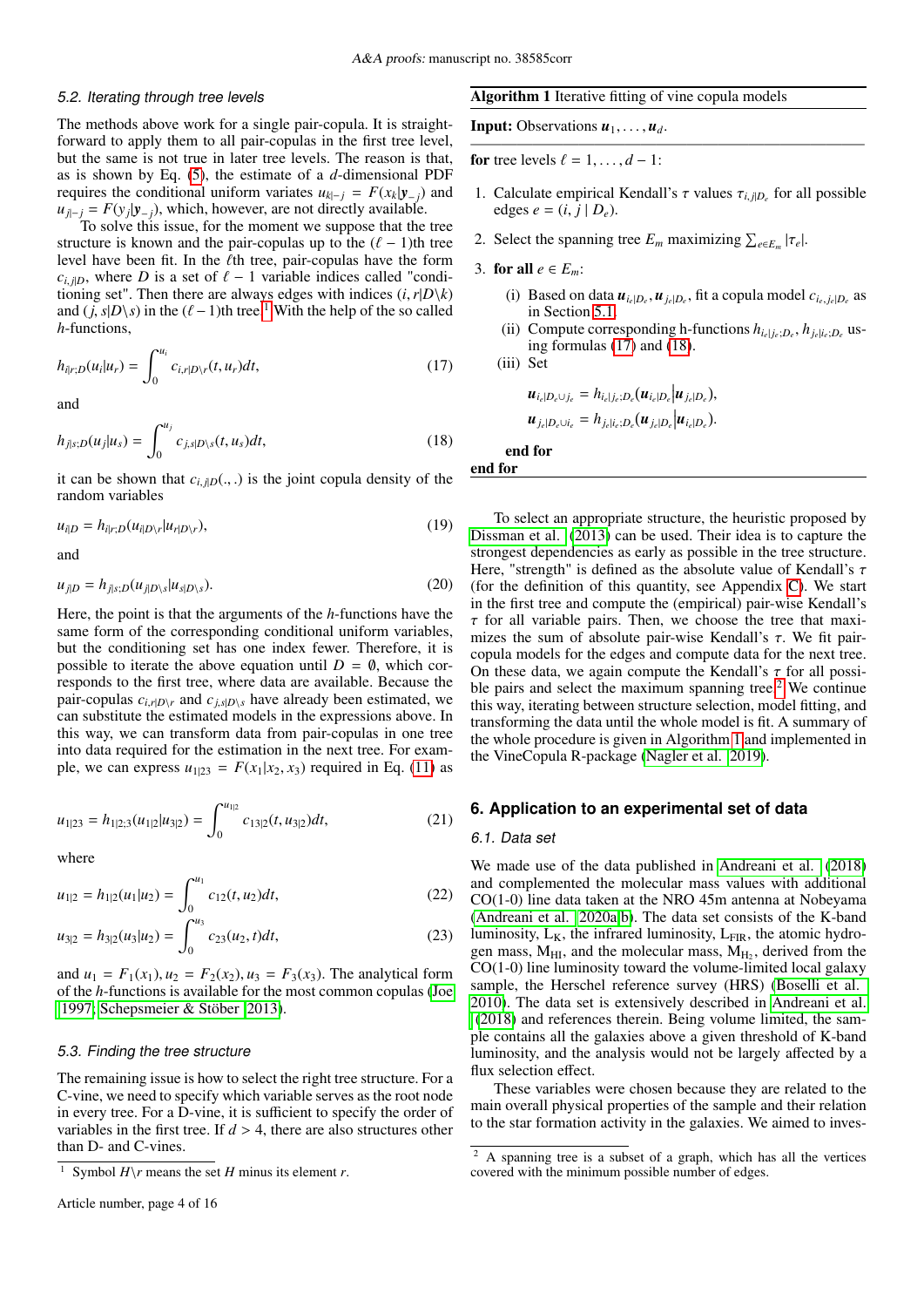tigate the relationship of those properties and derive insights into the driving physical mechanism in their interstellar medium.

#### <span id="page-4-7"></span>6.2. Data analysis and interpretation

As the first step of the analysis, the PDF of each of the quantities  $logLK = log_{10}L_K$ ,  $logLIR = log_{10}L_{FIR}$ ,  $logMHI = log_{10}M_{HI}$  and  $logMH2v=log_{10}M_{H_2}$  were modeled by means of the generalized lambda distribution (GLD) family [\(Karian & Dudewicz 2011,](#page-5-14) and references therein). The members of this family are fourparameter PDFs, which are known for their high flexibility and the large range of shapes that they can reproduce. The starship method has been adopted to fix the parameters. The reason is that this method finds the parameters that transform the data closest to the uniform distribution, which is an attractive characteristic when working with copulas. The results of the fit are shown in Fig. [3.](#page-8-0) After this step, the procedure presented in the previous section was applied with the random variates  $u$ , computed by means of the estimated margins. The results are shown in Tab. [1](#page-5-22) and Fig. [4.](#page-9-0) The original Kendall's  $\tau$  coefficients in Tab. [1](#page-5-22) are related to the strengths of the relation between the quantities without being dependent on the derived margins. This shows that the strongest correlations occur between the far-IR luminosity  $L_{\text{FIR}}$ and the gas masses, first molecular  $M_{H_2}$  and then atomic  $M_{HI}$ , while  $L_{\text{FIR}}$  is weakly correlated with the near-IR K-band luminosity,  $L_K$ . On the other side, Fig. [4](#page-9-0) indicates the type of vine structure selected, specifically a C-vine, and provides the list of pair-copulas singled out for each edge. For each pair-copula, the values of the corresponding coefficients and of the lower and upper tail dependence coefficients are also shown (for the mean-ing of last two quantities see Appendix [D\)](#page-15-0). The Kendall's  $\tau$  (for Tree 1) and partial Kendall's  $\tau$  (for Trees 2 and 3) associated to each edge are also shown. This last quantity measures the dependence between two variables after the effect of other variables (the common indices of two nodes) has been removed.[3](#page-4-6) In order to check the reliability of the obtained results, the procedure was repeated with the random variates *u* given by the pseudoobservations. As the comparison of Fig. [5](#page-10-0) with Fig. [4](#page-9-0) shows, the differences are not substantial. The fact that for the highest trees the copulas selected by the two methods are different is not significant. Indeed, one has to take present that when the Kendall's  $\tau$  between the random variates coming from two PDFs or two conditional PDFs is close to zero (i.e., they are almost uncorrelated), there are various kinds of copulas that can provide similar reconstructions of the corresponding bivariate data distribution. In other words, in the reconstruction of a multivariate distribution, the specific types of copula are only meaningful for values of the Kendall's  $\tau$  significantly different from zero.

These results can be more clearly interpreted by looking at Fig. [6.](#page-11-0) As explained in Sect. [5,](#page-2-1) the structure selection algorithm tries to capture the strongest dependencies first. Figure [6](#page-11-0) shows a plot of the tree structure labeled with the Kendall's  $\tau$  (for Tree 1) and partial Kendall's  $\tau$  (for Trees 2 and 3). Here, the logLIR quantity as been selected as root node. This means that it is strongly correlated to all other variables and that it drives part of the dependence between the other variables. In the second tree, the effect of logLIR on the dependence between the others has been removed. There is only some weak negative dependence left.

All this can be interpreted with the fact that although from Tab. [1](#page-5-22) the quantities  $M_{HI}$  and  $M_{H_2}$  appear positively dependent, such dependence appears to be driven entirely by their dependence on the quantity  $L_{FIR}$ . Once the dependence of  $L_{FIR}$  is removed from the relation with the other quantities the residual relations  $M_{HI}$  with  $M_{H_2}$  and  $L_K$  with  $M_{HI}$  are negatively dependent (albeit this dependence is quite weak). This means that the dependence shown in Tab. [1](#page-5-22) is driven entirely by their dependence on LFIR.

Since L<sub>FIR</sub> is dominated by the thermal dust emission heated by FUV photons by massive stars and residing in molecular clouds, which are cocoons of star formation processes, this result confirms that the physical properties of the galaxies are driven by their star formation.

For completeness, in Fig. [7](#page-12-0) we show the original data versus the data simulated from the the estimated 4D joint PDF of which the 2D slices are shown in Fig. [8.](#page-13-0) Figure [7](#page-12-0) shows a good agreement between original and simulated data, while Fig. [8](#page-13-0) demonstrates the one-to-one relation between the couple of variables.

# **7. Conclusions**

In this work, a flexible and effective approach to modeling the relationship of a set of experimental multidimensional quantities is presented. This approach consists of modeling the joint PDF of the data by means of a special type of copula called a vine copula. Classical copulas are functions that contain all of the information on the relationship between two random quantities. Their major limitation is that they are unable to model multidimensional data. Vine copulas overcome this limitation by expressing the joint PDFs as the product of a set of 2D copula densities and the 1D PDFs corresponding to each quantity. In particular, two types of vine copulas have been considered: the C-vine and the D-vine. This approach makes the estimation of the joint PDFs amenable to a theoretical treatment and feasible from the computational point of view.

We applied this method to published data on the near-IR and far-IR luminosities and atomic and molecular masses of the HRS. We find that the far-IR luminosity,  $L_{FIR}$ , is the key player in driving the galaxy properties in this sample. Despite its original selection in the K-band, the HRS sample shows that it is L<sub>FIR</sub> that plays a fundamental role. Removing its dependence from the other variables, the K-band luminosity, and the atomic and molecular masses, makes it clear that the established relation among these quantities does not show up any more.

The  $L_{\text{FIR}}$  in this sample is dominated by the thermal dust emission heated by FUV photons produced by massive stars in molecular clouds. Our analysis therefore highlightsthat the star formation activity of these galaxies is the key parameter driving the galaxy evolution.

*Acknowledgements.*

# **References**

- <span id="page-4-3"></span>Aas, K., Czado, C., Frigessi, A., & Bakken, H. 2009, Insurance: Mathematics and Economics, 44, 182
- <span id="page-4-1"></span>Andreani, P., Spinoglio, L., Boselli, A. et al. 2014, A&A 566, A70
- <span id="page-4-2"></span>Andreani, P., Boselli, A., Ciesla, L. et al. 2018, A&A 617, A33
- <span id="page-4-4"></span>Andreani, P., Miyamoto Y., Kaneko H., Boselli, A., Tatematsu K., Sorai K. Vio R., submitted
- <span id="page-4-5"></span>Andreani, P., Miyamoto Y., Kaneko H., Boselli, A., Tatematsu K., Sorai K., in preparation
- <span id="page-4-0"></span>Balakrishnan, N., & Lai, C.D. 2010, Continuous Bivariate Distributions (New York: Springer)

<span id="page-4-6"></span><sup>&</sup>lt;sup>3</sup> The "partial Kendall's  $\tau$ " is computed by means of the Kendall's  $\tau$ between the variates  $u_{i|D}$  and  $u_{j|D}$  in Eqs. [\(19\)](#page-3-6) and [\(20\)](#page-3-7). It provides a measure of the relationship between  $u_i$  and  $u_j$  when the influence of the variates corresponding to the set *D* is removed.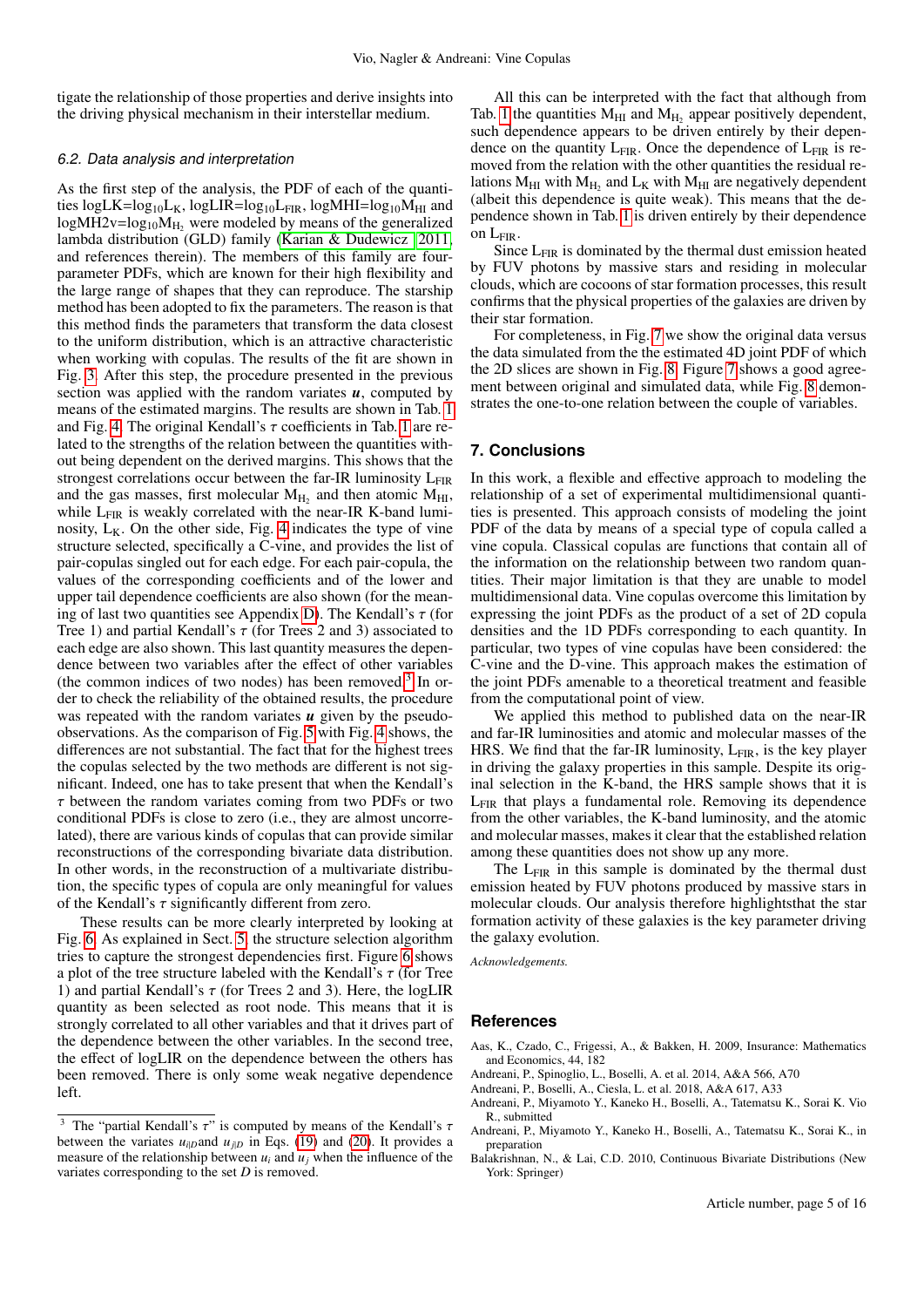<span id="page-5-22"></span>

|         | logLK | logLIR | logMHI | logMH2v |
|---------|-------|--------|--------|---------|
| logLK   | 1.00  | 0.25   | 0.03   | 0.25    |
| logLIR  | 0.25  | 1.00   | 0.49   | 0.61    |
| logMHI  | 0.03  | 0.49   | 1.00   | 0.33    |
| logMH2v | 0.25  | 0.61   | 0.33   | 1.00    |

<span id="page-5-21"></span>Boselli, A., Eales, S., Cortese, L., et al. 2010, PASP, 122, 261

- <span id="page-5-23"></span>Burnham, K.P., & Anderson, D.R. 2002, Model Selection and Multimodel Inference (New York: Springer)
- <span id="page-5-12"></span>Czado, C. 2019, Analyzing Dependent Data with Vine Copulas (New York: Springer)
- <span id="page-5-2"></span>Durante, F., & Sempi, C. 2016, Principles of Copula Theory (New York: CRC Press)
- <span id="page-5-19"></span>Dissmann, J., Brechmann, E.C., Czado, C. and Kurowicka, D., 2013. Selecting and estimating regular vine copulae and application to financial returns. Computational Statistics & Data Analysis, 59, pp.52-69.
- <span id="page-5-0"></span>Kotz, S., Balakrishnan, N., & Johnson, N.L. 2000, Continuous Multivariate Distributions Vol. 1 (New York: John Wiley & Sons, Inc.)
- <span id="page-5-15"></span>Nagler, T. & Czado, C. 2016, Journal of Multivariate Analysis, 151, 69
- <span id="page-5-16"></span>Nagler, T., Schellhase, C., & Czado, C. 2017, Dependence Modeling, 5, 99
- <span id="page-5-20"></span>Nagler, T., Schepsmeier, U., Stoeber, J., Brechmann, E.C., Graeler, B, & Erhardt, T. 2019, VineCopula: Statistical Inference of Vine Copulas. R package version 2.3.0. <https://CRAN.R-project.org/package=VineCopula>
- <span id="page-5-1"></span>Nelsen, R.B. 2006, An Introduction to Copulas (New York: Springer Science + BusinessMedia, Inc.)
- <span id="page-5-3"></span>Hofert, M., Kojadinovic, I., Mächler, M., & Yan, J. 2018, Elements of Copula Modeling with R (New York: Springer)
- <span id="page-5-17"></span>Joe, H. 1997, Multivariate Models and Dependence Concepts (Dordrecht: Springer-Science+Business Media)
- <span id="page-5-11"></span>Joe, H. 2015, Dependence Modeling with Copulas (New York: CRC Press)
- <span id="page-5-14"></span>Karian, Z.A., & Dudewicz, E.J. 2011, Handbook of Fitting Statistical Distributions with R (New York: CRC Press)
- <span id="page-5-5"></span>Lin, C.A., & Kilbinger, M. 2015, A&A, 583, A70
- <span id="page-5-6"></span>Lin, C.A., Kilbinger, M., & Pires, S. 2016, A&A, 593, A88
- <span id="page-5-7"></span>Sato, M., Ichiki, K., & Takeuchi, T. 2010, Phys. Rev. Lett., 105, 251301
- <span id="page-5-8"></span>Sato, M., Ichiki, K., & Takeuchi, T. 2011, Phys. Rev. D, 83, 023501
- <span id="page-5-18"></span>Schepsmeier, U, & Stöber, J. 2013, Statistical Papers, 55, 525
- <span id="page-5-4"></span>Scherrer, R.J., Berlind, A.A., Mao, Q., & McBride, C.K. 2010, AJ, 708, L9
- <span id="page-5-9"></span>Takeuchi, T.T. 2010, MNRAS, 406, 1830
- <span id="page-5-10"></span>Takeuchi, T.T., Sakurai, A., Yuan, F.T., & Burgarella, D. 2011, Earth Planet Space, 65, 281
- <span id="page-5-13"></span>Vio, R., Fasano, G., Lazzarin, M., & Lessi, O. 1994, A&A, 289, 640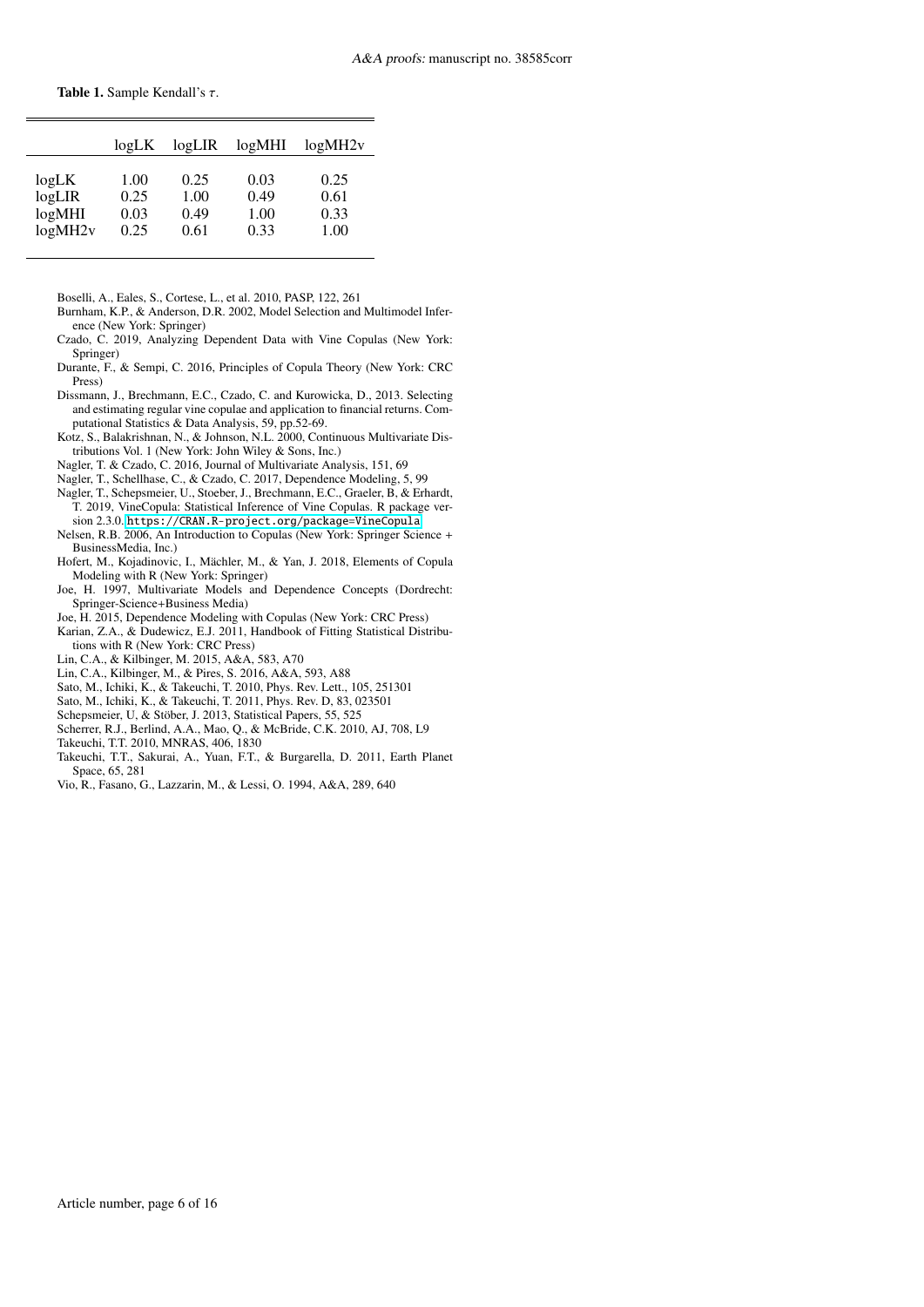

<span id="page-6-0"></span>Fig. 1. Example of tree structure of a 4D D-vine copula (see text).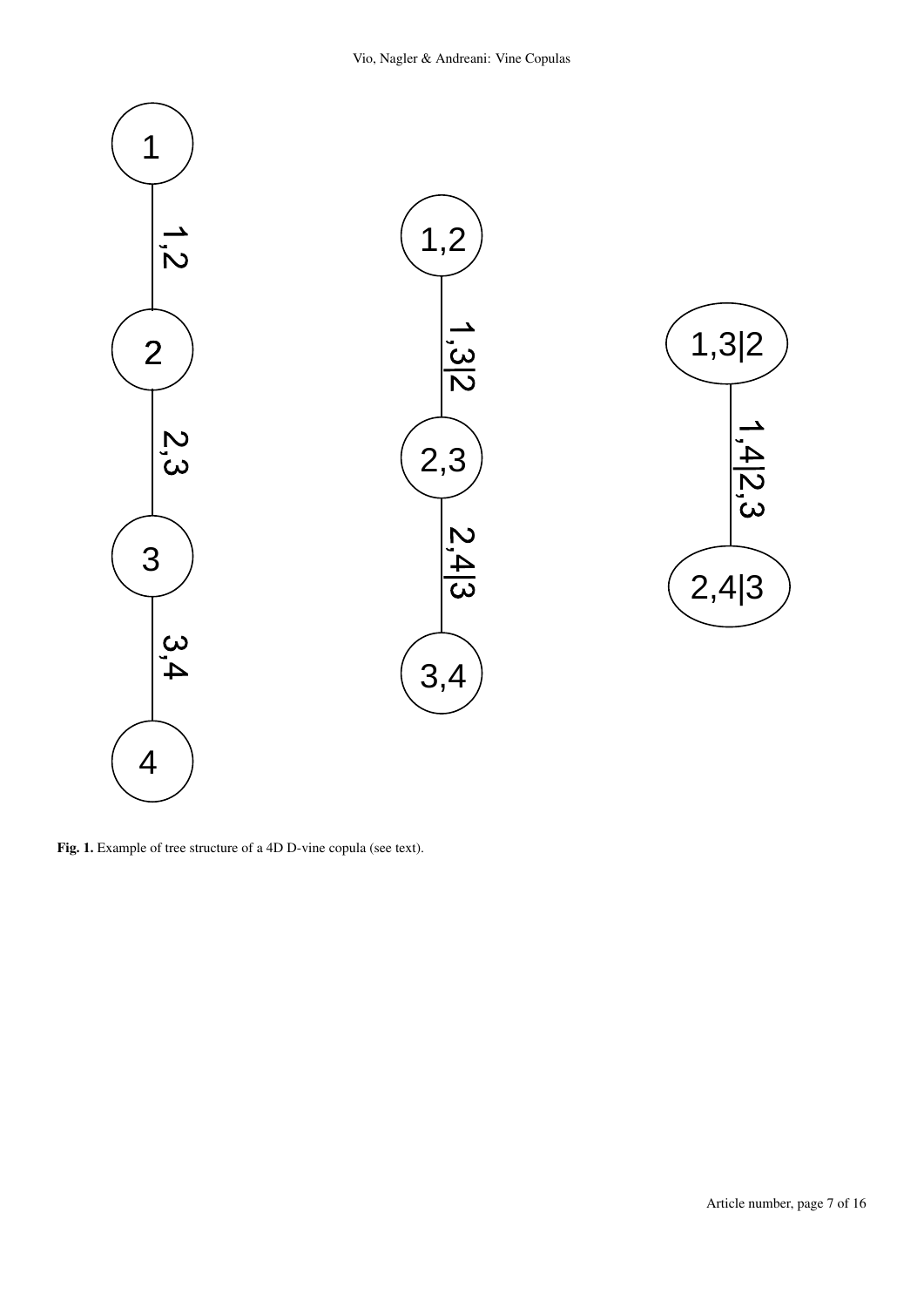

<span id="page-7-0"></span>Fig. 2. Example of tree structure of a 4D C-vine copula (see text).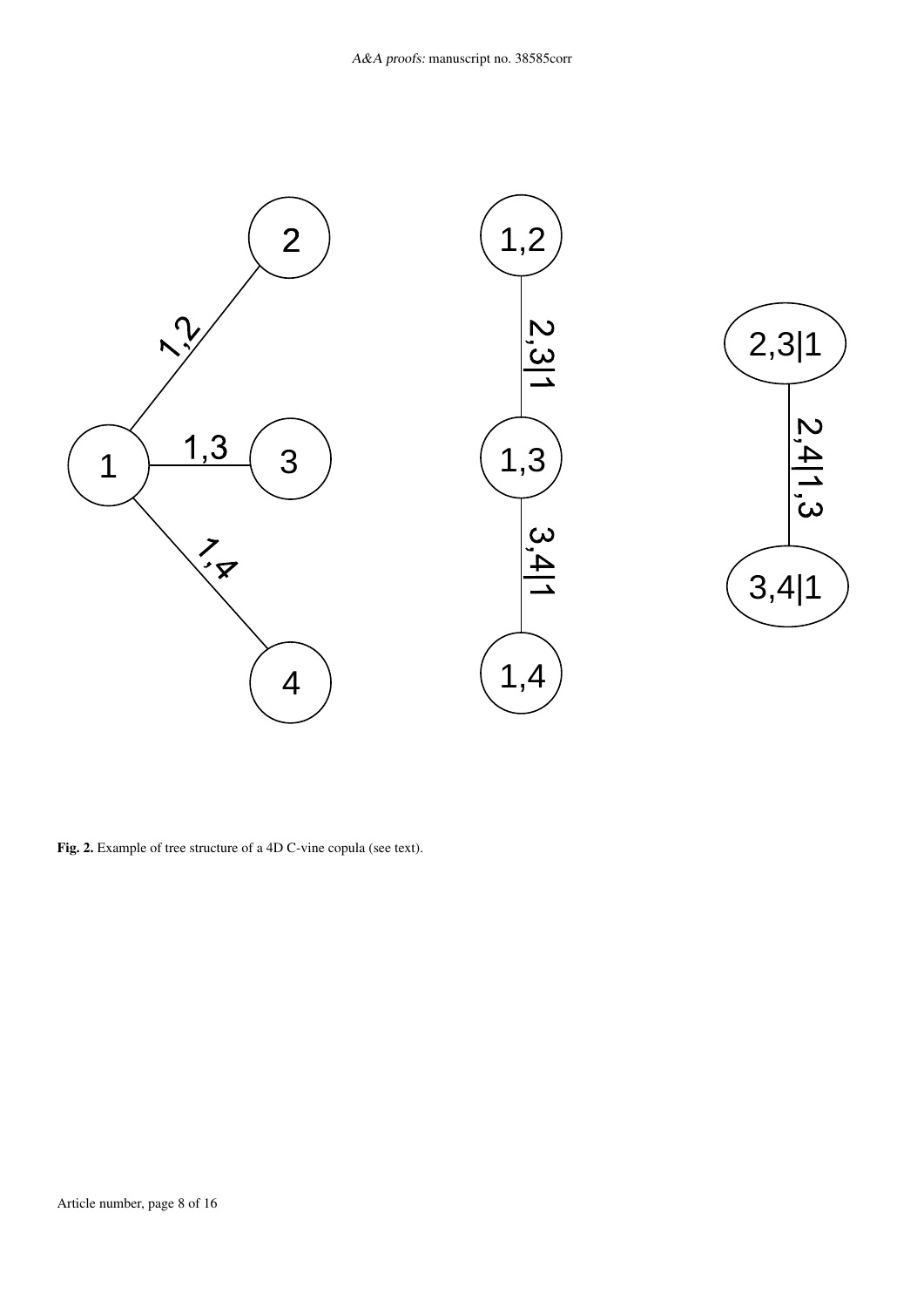<span id="page-8-0"></span>

Article number, page 9 of 16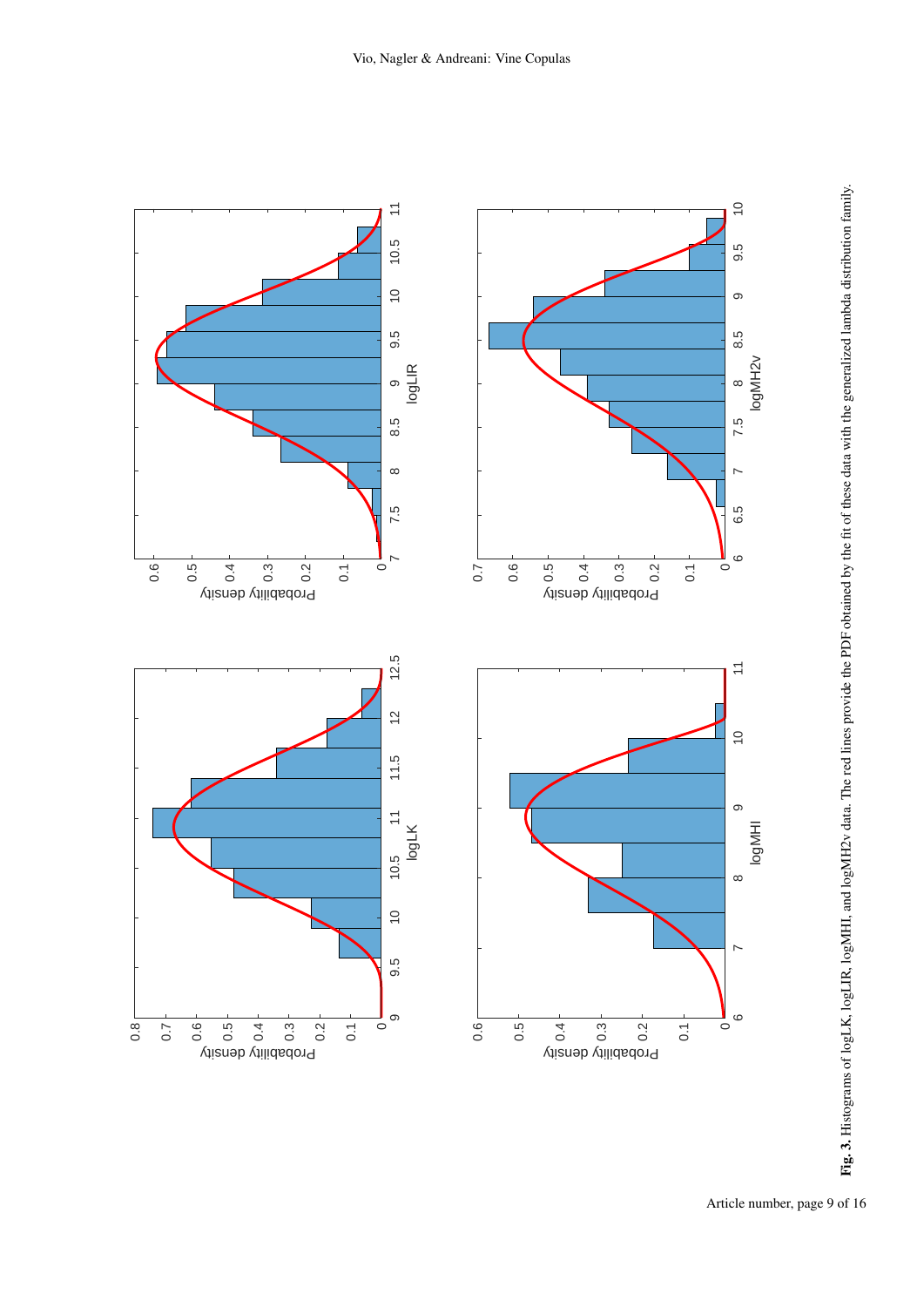|                                                                                                |              |  |  |  | tree edge copula par1 par2   tau utd ltd    |  |  |                |  |
|------------------------------------------------------------------------------------------------|--------------|--|--|--|---------------------------------------------|--|--|----------------|--|
| $\mathbf{1}$                                                                                   |              |  |  |  | 2,1   Tawn2 3.31 0.34   0.29 0.33 0         |  |  |                |  |
|                                                                                                |              |  |  |  | 2,3   Gauss 0.69 0.00   0.49 0              |  |  | $\overline{0}$ |  |
|                                                                                                |              |  |  |  | 4, 2   BB8 4.88 0.92   0.61 0 0             |  |  |                |  |
|                                                                                                |              |  |  |  | 2 3,1 2   BB8 90 -1.66 -0.90   -0.18 0      |  |  | $\overline{0}$ |  |
|                                                                                                |              |  |  |  | $4,3 2$   Frank -1.02 0.00   -0.11 0        |  |  | $\overline{0}$ |  |
|                                                                                                |              |  |  |  | 3 4,1 3,2   Clayton 0.26 0.00   0.12 0 0.07 |  |  |                |  |
|                                                                                                | type: C-vine |  |  |  |                                             |  |  |                |  |
| $1 \rightarrow$ logLK; $2 \rightarrow$ logLIR; $3 \rightarrow$ logMHI; $4 \rightarrow$ logMH2v |              |  |  |  |                                             |  |  |                |  |
|                                                                                                |              |  |  |  |                                             |  |  |                |  |
|                                                                                                |              |  |  |  |                                             |  |  |                |  |

<span id="page-9-0"></span>Fig. 4. Results concerning the application of the procedure described in Sects. [5](#page-2-1) and [6.2](#page-4-7) to the data corresponding to Fig. [3](#page-8-0) with the random variates *<sup>u</sup>* computed by means of the estimated generalized Lambda PDFs (see text). Here, a copula is associated to each edge and Kendall's τ for Tree 1, a partial Kendall's  $\tau$  for Trees 2 and 3 (column "tau") and upper (column "utd"), respectively lower (column "ltd") tail-dependence<br>coefficients. These are theoretical quantities corresponding to the selected "par1" and "par2". A description of these copulas can be found in [Czado](#page-5-12) [\(2019\)](#page-5-12). BB8\_90 refers to copula BB8 rotated 90◦ .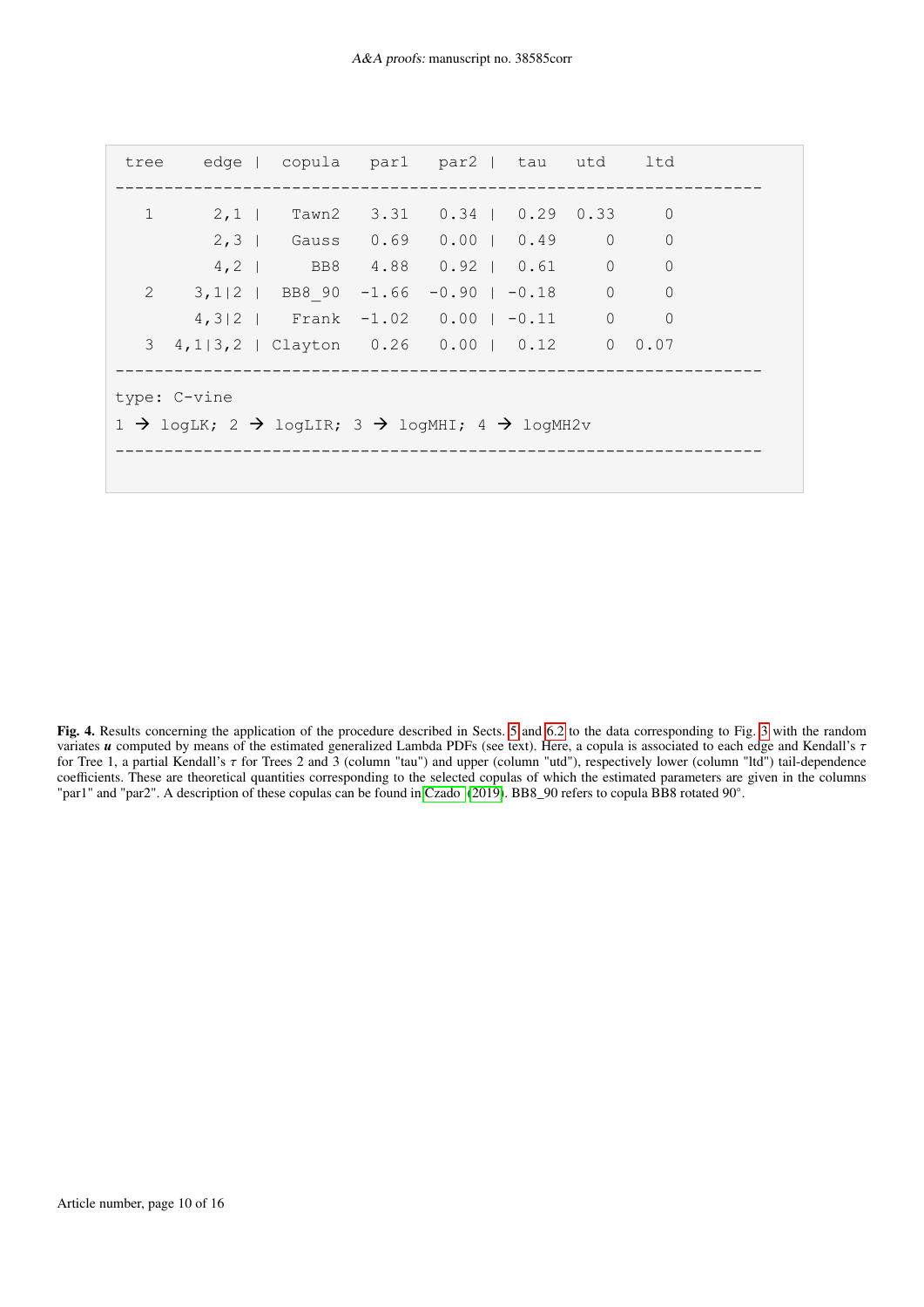|                                                                                                                |  |  | tree edge   copula par1 par2   tau utd ltd     |  |  |  |  |  |                |  |
|----------------------------------------------------------------------------------------------------------------|--|--|------------------------------------------------|--|--|--|--|--|----------------|--|
| $\mathbf{1}$                                                                                                   |  |  | 2,1   Tawn2 3.66 0.35   0.30 0.34              |  |  |  |  |  | $\mathbf 0$    |  |
|                                                                                                                |  |  | 2,3   Gauss 0.69 0.00   0.49 0                 |  |  |  |  |  | $\mathbf 0$    |  |
|                                                                                                                |  |  | 4, 2   BB8 4.46 0.93   0.60 0                  |  |  |  |  |  | $\overline{0}$ |  |
| $\mathbf{2}$                                                                                                   |  |  | $3,1 2$   Clayton 90 -0.33 0.00   -0.14 0      |  |  |  |  |  | $\mathbf 0$    |  |
|                                                                                                                |  |  | 4, 1   2   BB8 180 1.57 0.89   0.16 0          |  |  |  |  |  | $\overline{0}$ |  |
|                                                                                                                |  |  | $3\quad 4, 3 1, 2 $ Frank -0.88 0.00   -0.10 0 |  |  |  |  |  | $\circ$        |  |
| type: C-vine<br>$1 \rightarrow$ logLK; $2 \rightarrow$ logLIR; $3 \rightarrow$ logMHI; $4 \rightarrow$ logMH2v |  |  |                                                |  |  |  |  |  |                |  |

<span id="page-10-0"></span>Fig. 5. As in Fig. [4](#page-9-0) but with random variates *u* computed by means of the pseudo-observations (see text). Clayton\_90 and BB8\_180 mean copula Clayton rotated 90◦ and copula BB8 rotated 180◦ , respectively.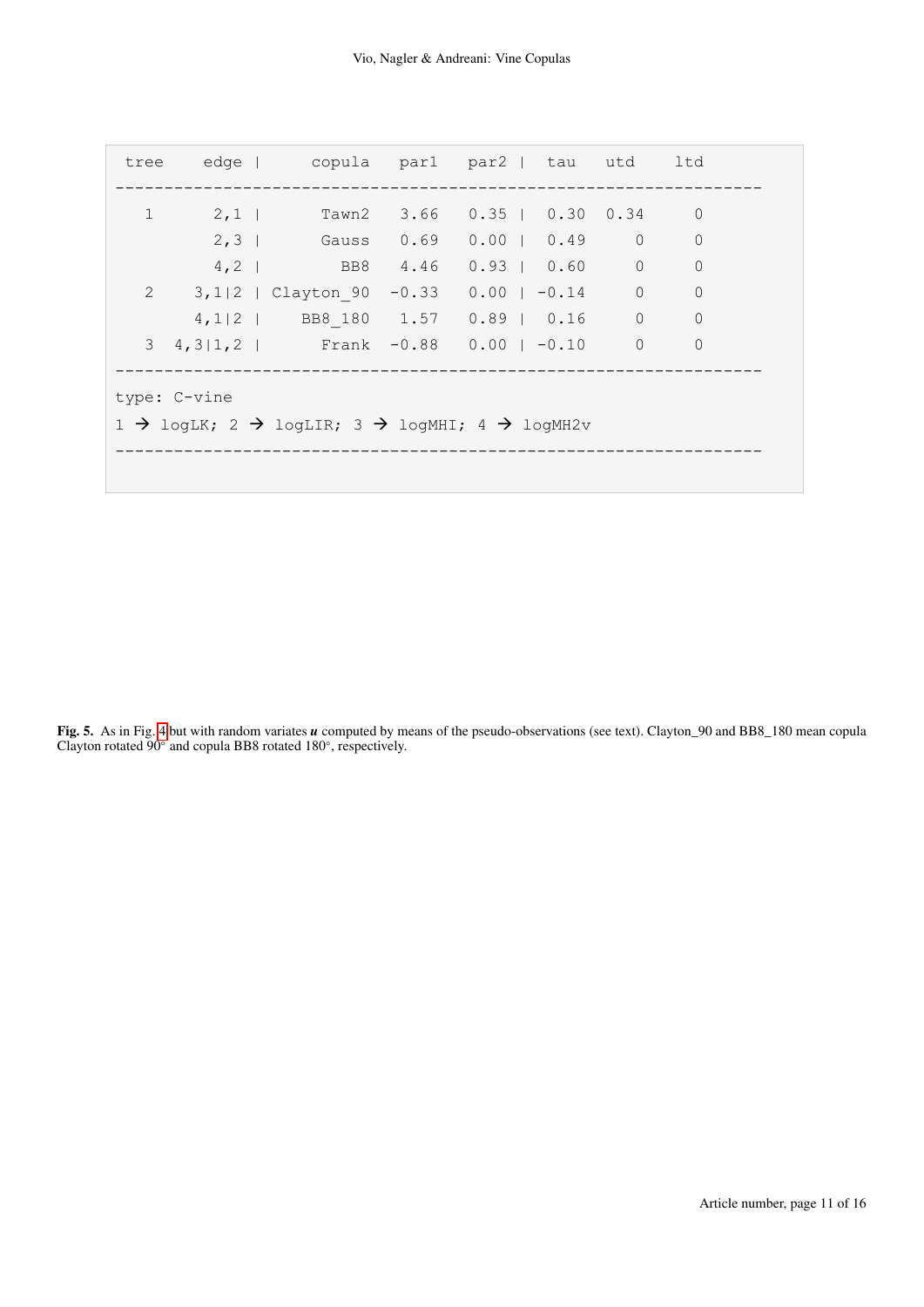

<span id="page-11-0"></span>Fig. 6. C-vine structure selected by the procedure described in Sects. [5](#page-2-1) and [6.2](#page-4-7) to the data corresponding to Fig. [3.](#page-8-0) Each edge in Tree 1 is associated to a Kendall's τ, whereas for Trees 2 and 3 they are associated to a partial Kendall's τ. Here, 1 → logLK, 2 → logLIR, 3 → logMHI, 4 → logMH2v.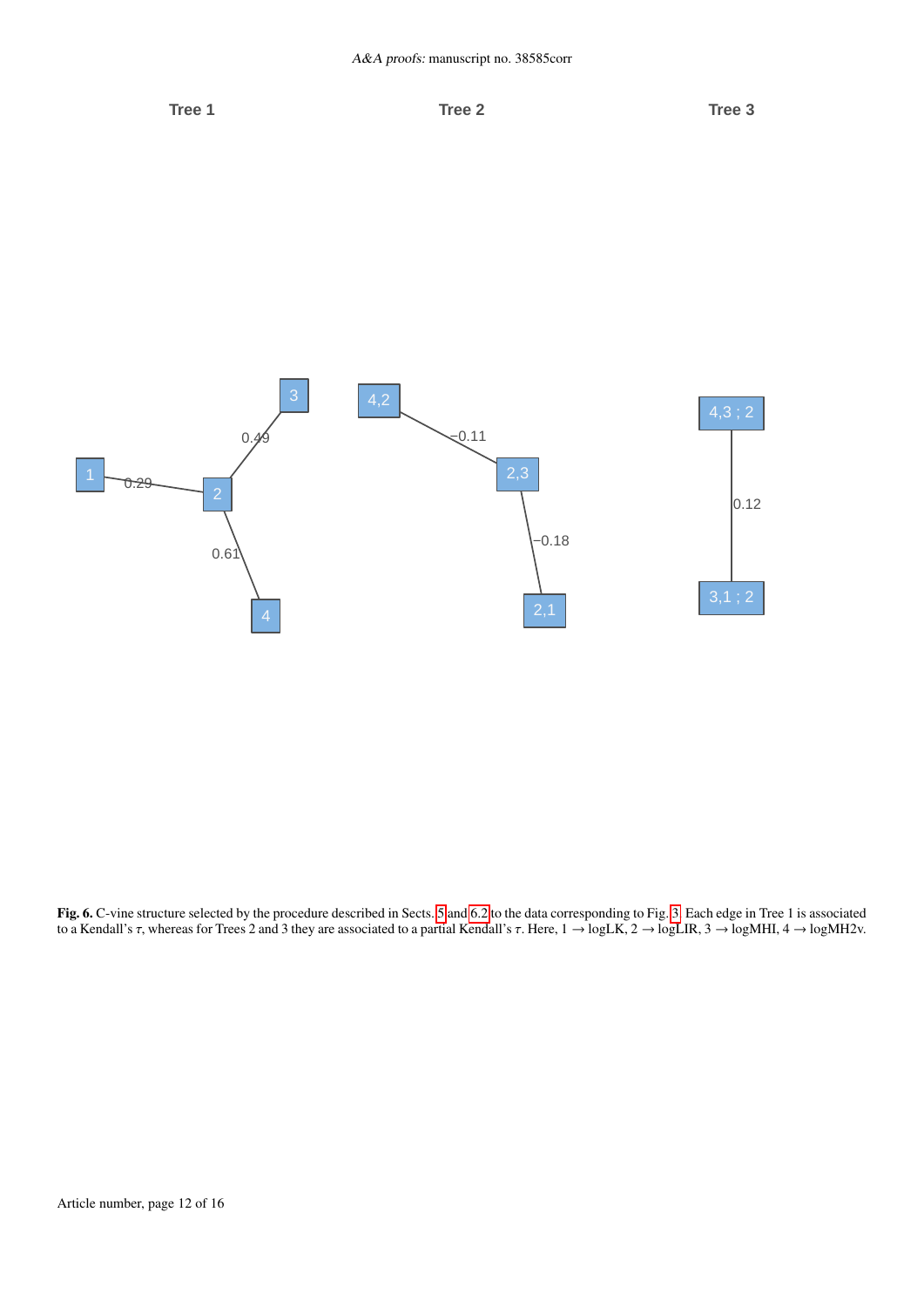<span id="page-12-0"></span>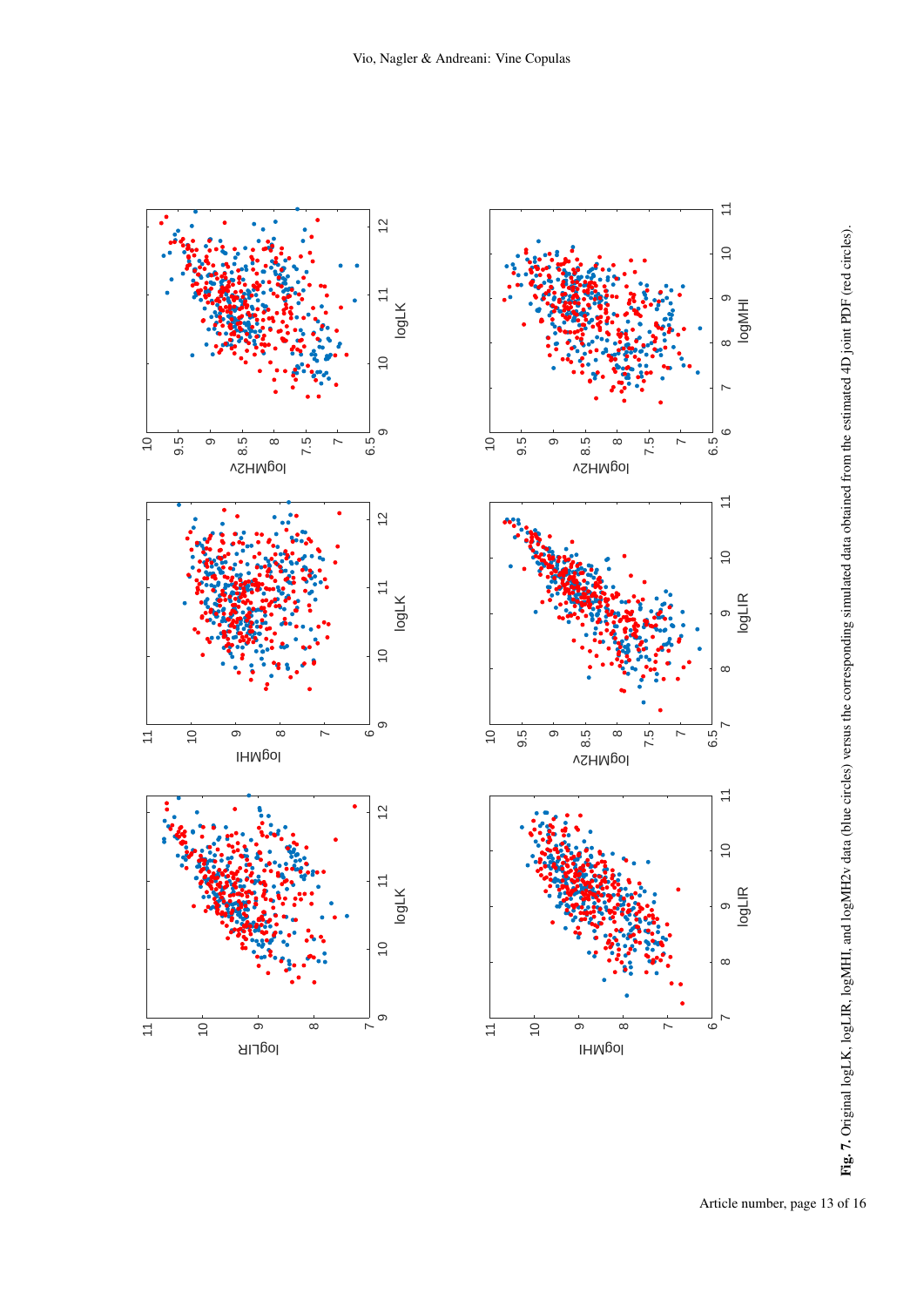

<span id="page-13-0"></span>Fig. 8. Two-dimensional slices of the estimated 4D joint PDF for the data corresponding to Fig. 3. Along the diagonal are the fit PDFs of Figure 3. The right panels show the slices in which colors correspond to the intensity of the relation, while the left panels report, on the same slices, the data points and the iso-contours.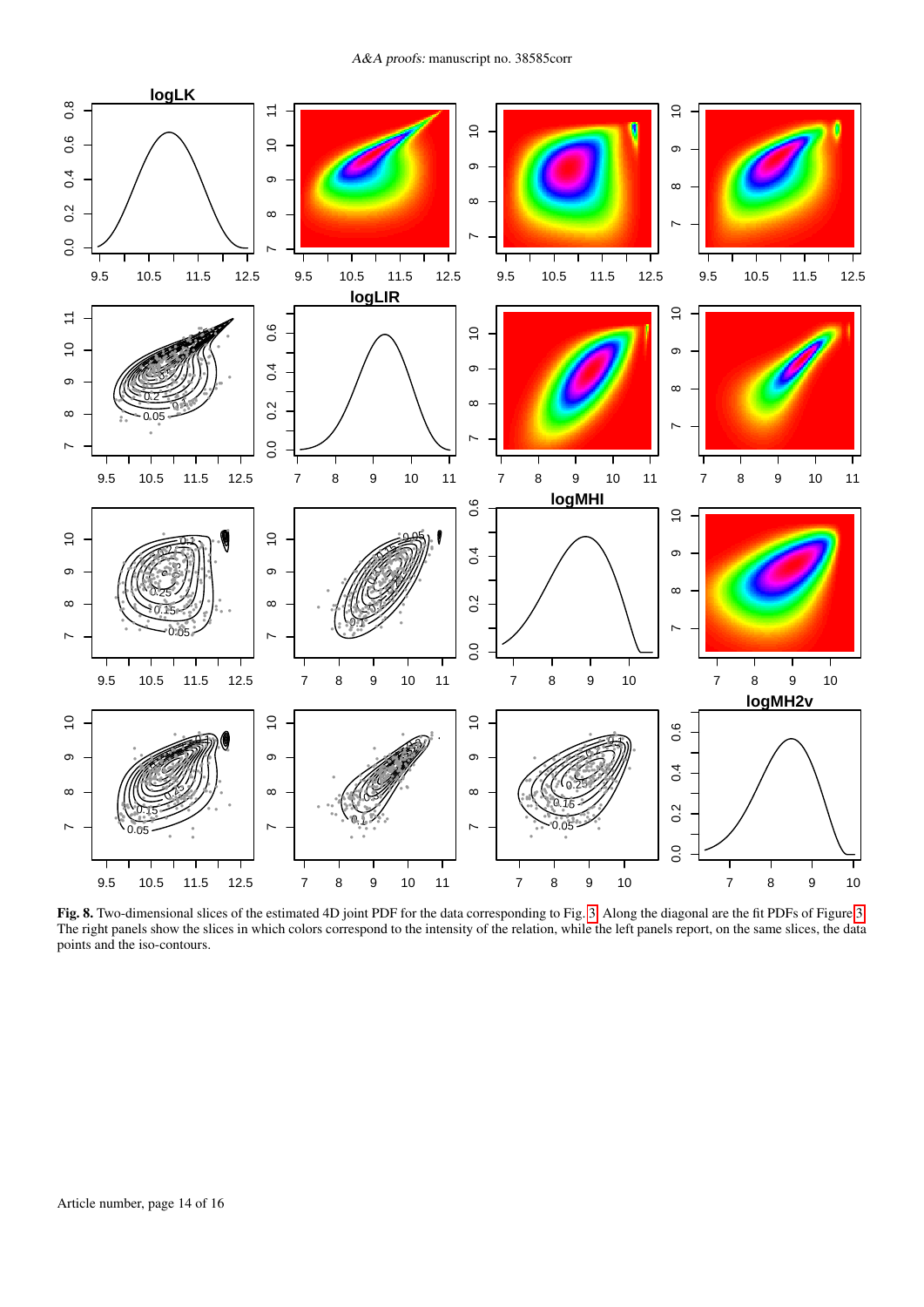# <span id="page-14-0"></span>**Appendix A: The Johnson's distribution and the generalized Lambda distribution families**

The Johnson's distributions and the generalized Lambda distributions (GLD) are both four-parameter families that are used for fitting distributions to a wide variety of data sets. In particular, the Johnson's system is based on three different PDFs,  $f_U(x)$ ,  $f_B(x)$ , and  $f_L(x)$  according to the fact that the random variable *x* is unbounded, bounded both above and below, and bounded only below:

$$
f_U(x) = \frac{\eta}{\sqrt{2\pi[(x-\epsilon)^2 + \lambda^2]}}\n\times \exp\left\{-\frac{1}{2}\left[\gamma + \eta \ln\left(\frac{(x-\epsilon)}{\lambda} + \sqrt{\left(\frac{x-\epsilon}{\lambda}\right)^2 + 1}\right)\right]^2\right\},\n\quad (A.1)
$$

for  $-\infty < x < \infty$ ,

$$
f_B(x) = \frac{\eta A}{\sqrt{2\pi}(x - \epsilon)(\lambda - x + \epsilon)}
$$
  
 
$$
\times \exp\left\{-\frac{1}{2}\left[\gamma + \eta \ln\left(\frac{x - \epsilon}{\lambda - x + \epsilon}\right)\right]^2\right\}, \quad (A.2)
$$

for  $\epsilon \leq x \leq \lambda + \epsilon$ , and

$$
f_L(x) = \frac{\eta}{\sqrt{2\pi}(x-\epsilon)} \times \exp\left\{-\frac{1}{2}\left[\gamma + \eta \ln\left(\frac{x-\epsilon}{\lambda}\right)\right]^2\right\},\tag{A.3}
$$

for  $x \geq \epsilon$ . In literature, various methods are available for the selection of the appropriate type of PDF as well for the estimate of the parameter (e.g., [Vio et al. 1994;](#page-5-13) [Karian & Dudewicz](#page-5-14) [2011\)](#page-5-14).

The PDFs corresponding to the GLD family are given by

$$
f_{\lambda}(x) = \frac{\lambda_2}{\lambda_3 y^{\lambda_3 - 1} + \lambda_4 (1 - y)^{\lambda_4 - 1}},
$$
\n(A.4)

where  $x = Q(y; \lambda_1, \lambda_2, \lambda_3, \lambda_4)$  with

$$
Q(y; \lambda_1, \lambda_2, \lambda_3, \lambda_4) = \lambda_1 + \frac{y^{\lambda_3} - (1 - y)^{\lambda_4}}{\lambda_2},
$$
 (A.5)

and  $0 \leq y \leq 1$ . Concerning this family, various methods are also available for the estimate of the parameters (e.g., [Karian &](#page-5-14) [Dudewicz 2011\)](#page-5-14).

# <span id="page-14-1"></span>**Appendix B: AIC and BIC criteria**

The Akaike information criterion (AIC) and the Bayesian information criterion (BIC) are two criteria for model selection from a finite set of models [\(Burnham & Anderson 2002\)](#page-5-23). They are based on the maximum value  $\hat{L}$  of the likelihood function for the model as well on the number  $n_p$  of free parameters it contains. The idea is that, when fitting models, it is possible to increase the likelihood by adding parameters, but doing so may result in overfitting. Both the BIC and AIC attempt to resolve this problem by introducing a penalty term for the number of parameters in the model. In particular,

<span id="page-14-3"></span>
$$
AIC = 2n_p - 2 \ln(\hat{L}),
$$
 (B.1)

<span id="page-14-4"></span>whereas

$$
BIC = n_p \ln(n) - 2 \ln(\hat{L}),
$$
\n(B.2)

with *n* being the number of data. In practical applications, a set of models is chosen, the corresponding quantity  $\hat{L}$  evaluated, Eq. [\(B.1\)](#page-14-3) or Eq. [\(B.2\)](#page-14-4) used, and finally the model with the lowest AIC or BIC selected. The difference between AIC and BIC is how much model complexity (i.e., the number of parameters) is penalized. For  $n \geq 8$ , the BIC penalty is stronger. Both criteria give a mathematical guarantee to find the "best" model as the sample size increases. The BIC assumes that the true model is among the set of candidates, but the AIC does not. These criteria are useful in the context of the vine copulas since the different types of bivariate copulas considered for their construction contain a different number of free parameters.

# <span id="page-14-2"></span>**Appendix C: The Kendall's** τ

When working with copulas the relationship between two random quantities is typically measured by means of the Kendall's  $\tau$ . The reason can be understood by looking at Fig. [C.1,](#page-15-1) which shows the the realization of 1000 independent copies of a bivariate random vector  $(x_1, x_2)$  from the Gaussian, exponential and Cauchy PDFs and of the same number of a bivariate random vector  $(u_1, u_2)$  from the uniform PDF. These realizations appear quite different from one another, as well as the corresponding linear correlation coefficients  $\rho$ . Here, the point is that the first three sets of random numbers  $\{(x_{1,i}, x_{2,i})\}$  were obtained from the set<br>of uniform random pairs  $\{(u_1, u_2)\}$  by means of the transformaof uniform random pairs  $\{(u_{1,i}, u_{2,i})\}$  by means of the transformations: tions:

$$
(x_1, x_2) = (F^{-1}(u_1), F^{-1}(u_2)),
$$
\n(C.1)

where  $F^{-1}(u)$  is the inverse CDF corresponding to the various PDFs. This is a common method to simulate random numbers from a given PDF. What this figure indicates is that the different appearance of the realizations is not due to the intrinsic relationship between the random quantities, but rather to their margins. Since with copulas one wants to disentangle margins from the dependence structure, the latter should be measured in a way that does not depend on the marginal distributions. This is what the Kendall's  $\tau$  does.

If  $(x'_1, x'_2)$  is and independent copy of  $(x_1, x_2)$ ,  $\tau$  is defined as

$$
\tau = \mathbb{P}\left[ (x_1 - x_1')(x_2 - x_2') > 0 \right] - \mathbb{P}\left[ (x_1 - x_1')(x_2 - x_2') < 0 \right], \quad (C.2)
$$

that is, it is the probability of concordance minus the probability of discordance of the random pairs  $(x_1, x_2)$  and  $(x'_1, x'_2)$ . The rationale behind this definition is that if there is positive depenrationale behind this definition is that if there is positive dependence between the variable  $x_1$  and  $x_2$ , then when  $x_1$  increases or decreases, a similar behavior has to be expected for  $x_2$ . It can be demonstrated [\(Hofert et al. 2018\)](#page-5-3) that

$$
\tau = 4 \int_0^1 \int_0^1 c(u_1, u_2) C(u_1, u_2) du_1 du_2 - 1,
$$
 (C.3)

meaning that  $\tau$  effectively depends only on the underlying copula.

The sample version  $\hat{\tau}$  of  $\tau$  is given by

$$
\hat{\tau} = \frac{2}{n(n-1)} \sum_{i=1}^{n-1} \sum_{j=i+1}^{n} sign[(x_{i1} - x_{j1})(x_{i2} - x_{j2})],
$$
 (C.4)

where *n* is the number of observations and  $\text{sign}[x] = 1$  if  $x > 0$ ,  $sign[x] = 0$  if  $x = 0$  and  $sign[x] = -1$  if  $x < 0$ . As expected,  $\hat{\tau}$  is the same for all the realizations in Fig. [C.1.](#page-15-1)

Article number, page 15 of 16